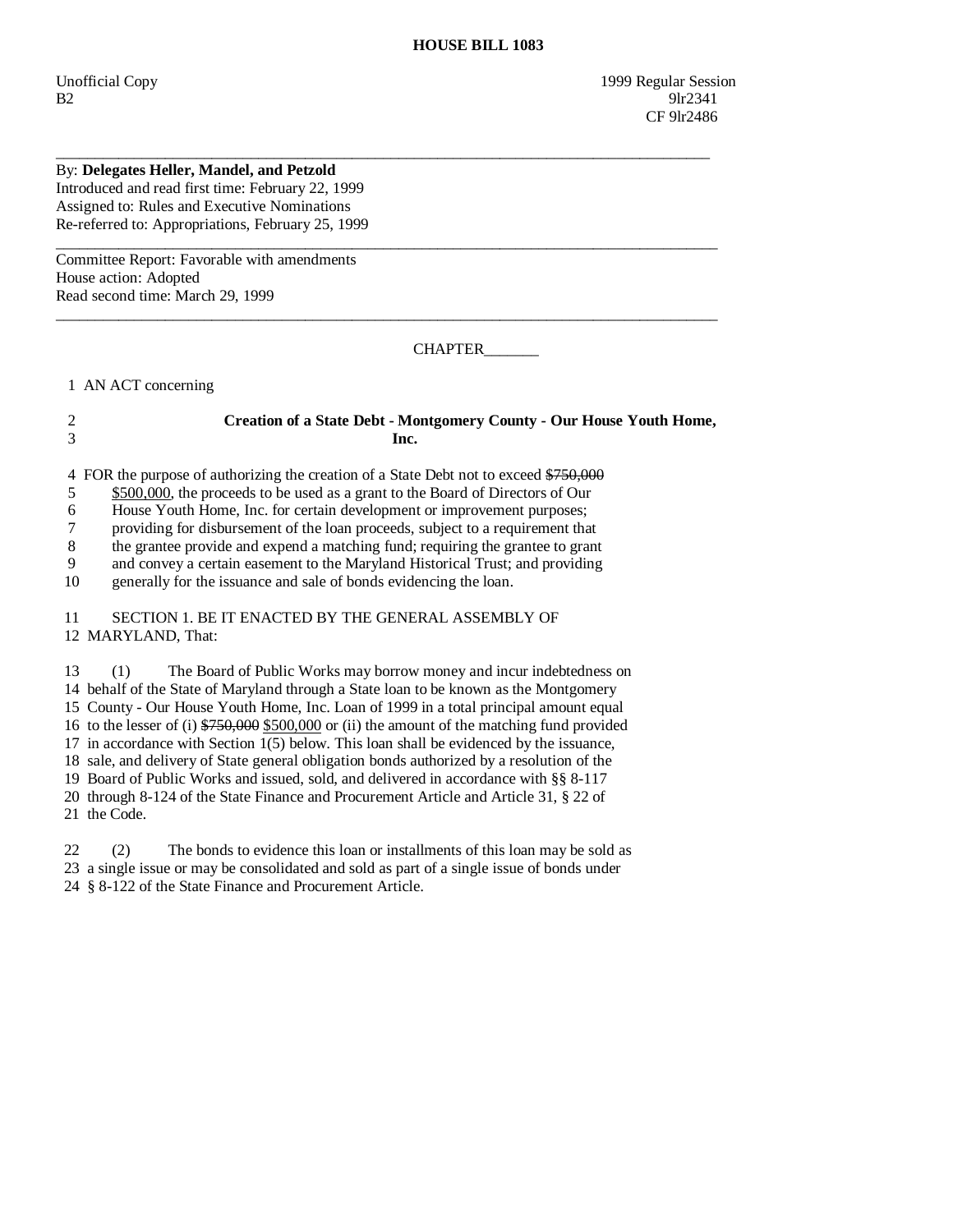## **2 HOUSE BILL 1083**

 1 (3) The cash proceeds of the sale of the bonds shall be paid to the Treasurer 2 and first shall be applied to the payment of the expenses of issuing, selling, and 3 delivering the bonds, unless funds for this purpose are otherwise provided, and then 4 shall be credited on the books of the Comptroller and expended, on approval by the 5 Board of Public Works, for the following public purposes, including any applicable 6 architects' and engineers' fees: as a grant to the Board of Directors of Our House 7 Youth Home, Inc. (referred to hereafter in this Act as "the grantee") for the 8 acquisition, renovation, and capital equipping of Mellwood Farm located in Olney and 9 to be used by the grantee as the permanent home for a residential training facility.

 10 (4) An annual State tax is imposed on all assessable property in the State in 11 rate and amount sufficient to pay the principal of and interest on the bonds, as and 12 when due and until paid in full. The principal shall be discharged within 15 years 13 after the date of issuance of the bonds.

 14 (5) Prior to the payment of any funds under the provisions of this Act for the 15 purposes set forth in Section 1(3) above, the grantee shall provide and expend a 16 matching fund. No part of the grantee's matching fund may be provided, either 17 directly or indirectly, from funds of the State, whether appropriated or 18 unappropriated. No part of the fund may consist of real property, in kind 19 contributions, or funds expended prior to the effective date of this Act. In case of any 20 dispute as to the amount of the matching fund or what money or assets may qualify 21 as matching funds, the Board of Public Works shall determine the matter and the 22 Board's decision is final. The grantee has until June 1, 2001, to present evidence 23 satisfactory to the Board of Public Works that a matching fund will be provided. If 24 satisfactory evidence is presented, the Board shall certify this fact and the amount of 25 the matching fund to the State Treasurer, and the proceeds of the loan equal to the 26 amount of the matching fund shall be expended for the purposes provided in this Act. 27 Any amount of the loan in excess of the amount of the matching fund certified by the 28 Board of Public Works shall be canceled and be of no further effect. 29 (6) (a) Prior to the issuance of the bonds, the grantee shall grant and convey 30 to the Maryland Historical Trust a perpetual preservation easement to the extent of 31 its interest:

| 32<br>33 and          | (1) | On the land or such portion of the land acceptable to the Trust; |
|-----------------------|-----|------------------------------------------------------------------|
| -34<br>35 structures. | (i) | On the exterior and interior, where appropriate, of the historic |

 36 (b) The easement must be in form and substance acceptable to the Trust 37 and the extent of the interest to be encumbered must be acceptable to the Trust.

 38 SECTION 2. AND BE IT FURTHER ENACTED, That this Act shall take effect 39 June 1, 1999.